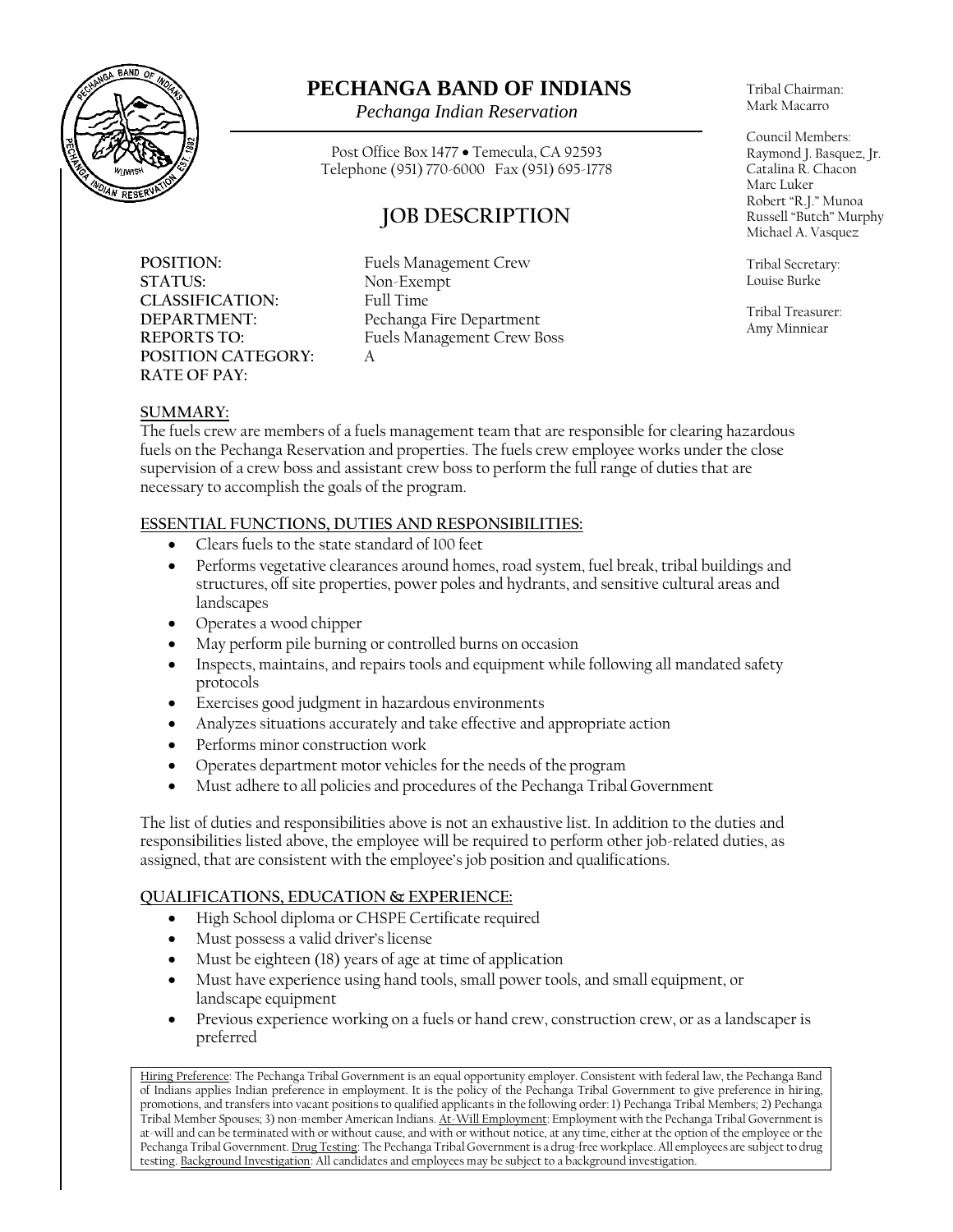- Completion of wildland classes S-110, S-130, and S-190 is preferred
- Must be available to work 5 days per week (Mon. Fri.) 7:00 am to 4:00pm
- Must pass a 12 month evaluation period
- Must pass an application review and panel interview
- Must pass a pre-employment physical
- May be required to pass an annual physical
- This position must comply with the Pechanga Tribal Government's Drug-Free Workplace Policy, this includes: pre-employment testing, post-accident or injury, and random testing
- Must successfully pass a pre-employment background investigation

### **KNOWLEDGE, SKILLS AND ABILITIES:**

- Ability to use hand tools
- Ability to use chain saws
- Ability to use weed eaters
- Ability to use brush hog mowers
- Ability to use a brush chipper
- Ability to work in extreme heat and weather conditions
- Ability to perform physical tasks to include walking, hiking, climbing, jumping, twisting and bending
- Ability to meet the public with courtesy and tact
- Ability to understand, communicate, and carry out oral instructions

#### **PHYSICAL DEMANDS**

The physical demands described here are representative of those that must be met by an employee to successfully perform the essential functions of the job. The Pechanga Tribal Government may, upon request and in its sole discretion, grant an accommodation it deems reasonable and necessary to enable an employee with a disability to perform the essential functions of the job.

While performing this job the duties involve fieldwork requiring physical performance calling for above-average ability and endurance, and the demand for extraordinarily strenuous activities for extended periods of time. The employee is frequently required to walk and stand using both feet on level to uneven ground, sit, talk or hear. The employee is required to use hands to finger, handle, feel or operate objects, including power tools and equipment; reach with both hands and arms; have the physical strength and ability to do heavy physical work. The employee is regularly required to jump, twist, and bend at the waist; balance, stand on ladders; stoop, kneel, crouch or crawl. The job duties will also require hiking rugged terrain, including uneven grounds and steep terrain.

The employee must occasionally lift and/or move up to 25-50 pounds. Specific vision abilities required by this job include close vision, distance vision, peripheral vision, depth perception, and the ability to adjust focus.

#### **WORK ENVIRONMENT**

The work environment characteristics described here are representative of those an employee encounters while performing the essential functions of this job. . The Pechanga Tribal Government may, upon request and in its sole discretion, grant an accommodation it deems reasonable and necessary to enable an employee with a disability to perform the essential functions of the job.

While performing the duties of this job, the employee regularly works near moving mechanical parts and operates power tools and power equipment. The employee regularly works in outside weather conditions and is often exposed to extreme hot, cold, wet and/or humid conditions, fumes, toxic or

Hiring Preference: The Pechanga Tribal Government is an equal opportunity employer. Consistent with federal law, the Pechanga Band of Luiseno Indians applies Indian preference in employment. It is the policy of the Pechanga Tribal Government to give preference in hiring, promotions, and transfers into vacant positions to qualified applicants in the following order: 1) Pechanga Tribal Members; 2) Pechanga Tribal Member Spouses; 3) non-member American Indians. At-Will Employment: Employment with the Pechanga Tribal Government is at-will and can be terminated with or without cause, and with or without notice, at any time, either at the option of the employee or the Pechanga Tribal Government. Drug Testing: The Pechanga Tribal Government is a drug-free workplace. All employees are subject to drug testing. Background Investigation: All candidates and employees may be subject to a background investigation.